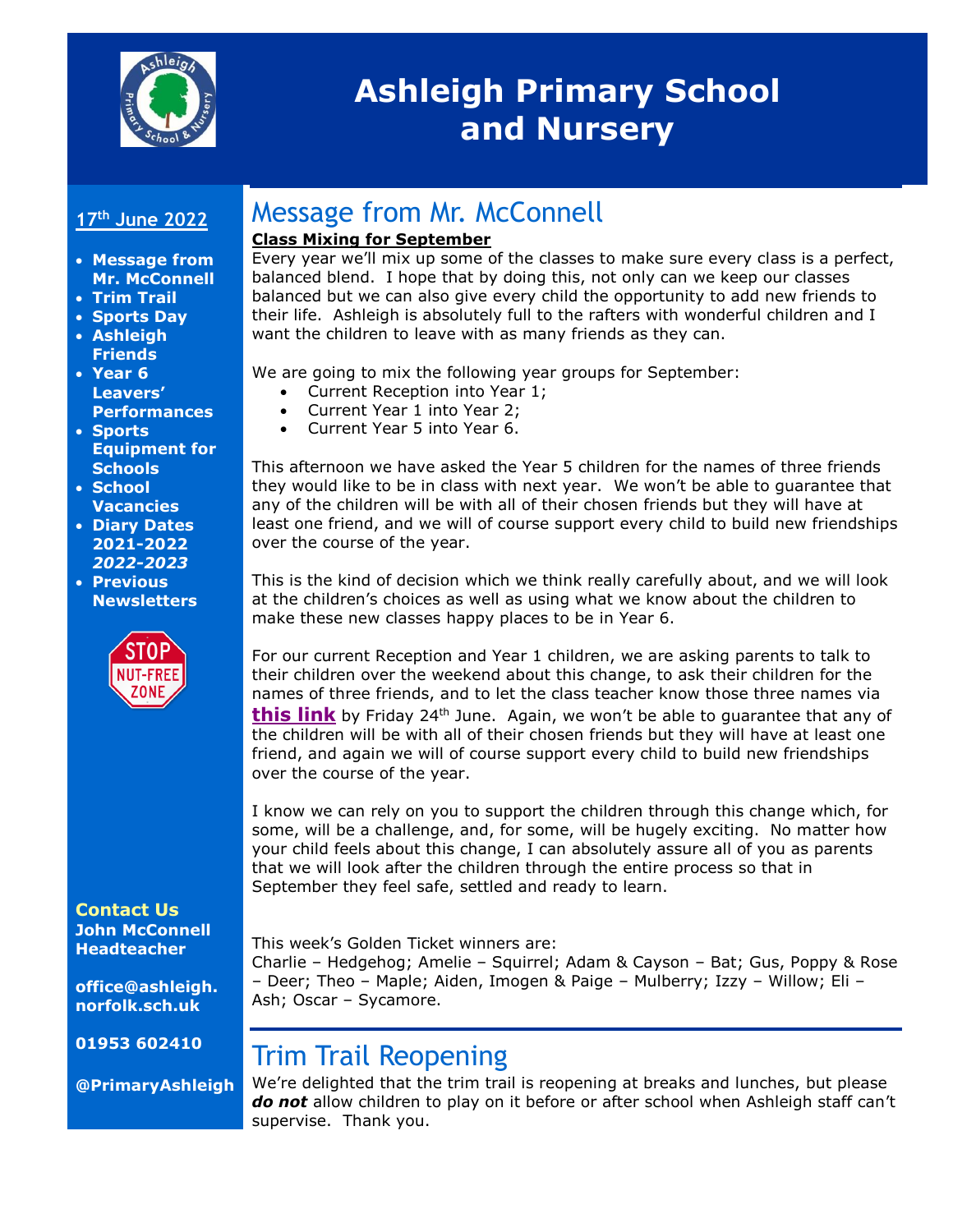## Sports Day Arrangements - Wednesday 22<sup>nd</sup> June

Please can children come wearing their PE kit with appropriate footwear. Water bottles and sunscreen will hopefully be needed but please dress for weather conditions on the day!

#### **Timings**

| 8:45am             | Children arrive and register in classrooms as normal.         |
|--------------------|---------------------------------------------------------------|
| 9:15-11:45am       | Years 3, 4, 5 and 6 Sports Morning                            |
|                    | 11:45am-12:45pm Family Picnic, whole school                   |
| 12:45pm            | All children go back into class to register as normal         |
| 1:00 <sub>pm</sub> | Reception, Years 1 and 2 Sports Afternoon                     |
| 2:45 <sub>pm</sub> | Reception, Years 1 and 2 will return to classrooms to collect |
|                    | belongings etc.                                               |
| 3:00 <sub>pm</sub> | Children leave school as normal.                              |

Access to the school outside of normal drop off and collection times **will only be via Lime Tree Avenue**. Gates will be open at:

- 8:30-9:05am,
- 11:30-11:45am,
- 12:45-13:00pm

We will confirm by lunchtime on Tuesday 21st June whether Sports Day will be going ahead (our reserve date in case of bad weather is Wednesday 29th June).

Children will be completing in house teams, if they have a t-shirt in their house colour these would be:

| Orion    | Red   |
|----------|-------|
| Hydra    | Green |
| Pegasus  | Blue  |
| Hercules | White |
|          |       |

Just a reminder that the kitchen are only providing school packed lunches on Sports Day so please order as normal, or send your child with a home packed lunch.

We're really looking forward to families joining us again for lunch, (please don't pack any nut products at all) and we hope you have an amazing time!

#### Ashleigh Friends

We are so pleased that today is the first of our Frozen Fridays. We will be selling ice lollies for £1 each in the playground after school every Friday, with  $15^{th}$  July being the last one. Money raised will go towards the Year 6 leavers' party, and we're really grateful that each week some of the Year 6 students will be helping us. Don't forget to bring your pound coins!

Letters will soon be going home about the school discos on Friday 8 July. Please return these as soon as possible.

Thanks to everyone who has donated school uniform into our new wheelie bin for our preloved uniform sales - it's located next to lost property on the playground. If you're having a summer wardrobe sort-out, then please consider donating any uniform to us!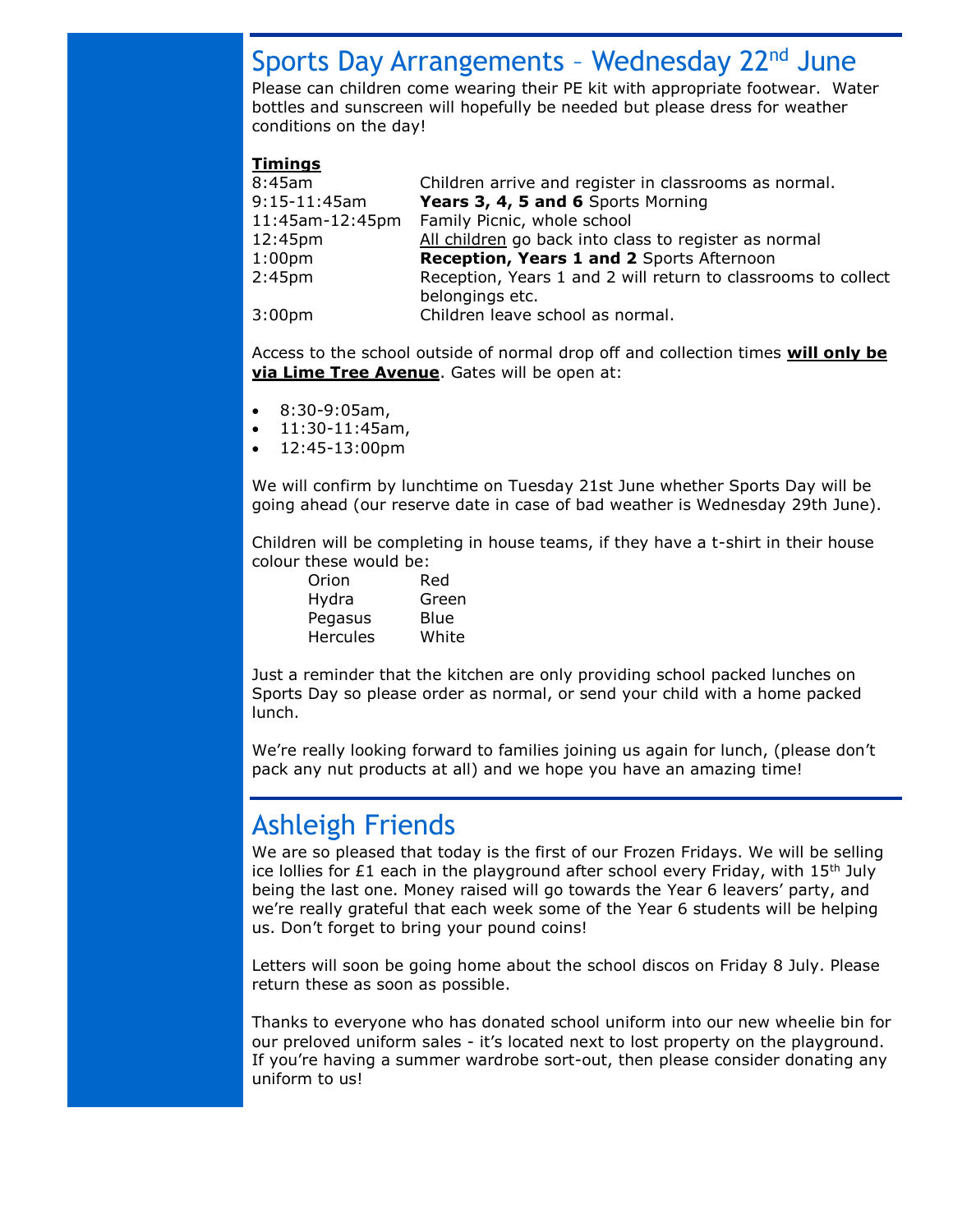## Year 6 Leavers' Performances – Dates for Diaries

Year 6 leavers' performances are planned for:

- Wednesday  $20<sup>th</sup>$  July at 1:30pm,
- Thursday  $21^{st}$  July at 9:30am and 6:30pm.

More information about tickets etc. will follow this month.

## Sports Equipment for Schools

We are taking part in Archant's Sports Equipment for Schools campaign, please support us if you can by collecting the vouchers and sending them into school!

- Tokens will be daily in the Eastern Daily Press (two on Saturday), Norwich Evening News (two on Saturday) and weekly in the North Norfolk News, Dereham Times, Fakenham Times, Beccles & Bungay Journal, Lowestoft Journal and Great Yarmouth Mercury.
- **Final token Saturday 16th July**.

### School Vacancies

- We currently have the following vacancies at Ashleigh:
	- **Midday Supervisory Assistants**. Salary –  $£9.50$  per hour
	- Monday Friday: 1 hour twenty minutes per day (11:55am-1:15pm)
	- Term time only.
	- Job details and an application form can be found at **<http://www.ashleighprimary.com/category/news/vacancies/>** or please contact the school office.

## After School Clubs

Please remember to let the office know if your child will not be attending an afterschool club for any reason.

## Diary Dates

New or updated events

| 2021-2022 Dates            |                                                                        |  |
|----------------------------|------------------------------------------------------------------------|--|
| <b>Summer Term</b>         |                                                                        |  |
| Wed $22nd$ Jun             | Sports Day<br>$\bullet$                                                |  |
|                            | After-School Tennis Club is not running today<br>$\bullet$             |  |
| Fri 24 <sup>th</sup> Jun   | 9:30-11:30am Wymondham Cluster LINKS Meeting at<br>$\bullet$           |  |
|                            | the Bungalow, Robert Kett Primary School                               |  |
|                            | <b>Elm</b> visit to the River Tiffey<br>$\bullet$                      |  |
|                            | 3pm Frozen Friday - Ashleigh Friends selling ice lollies<br>$\bullet$  |  |
| Wed 29 <sup>th</sup> Jun   | Sports Day - Reserve<br>$\bullet$                                      |  |
| Thurs 30 <sup>th</sup> Jun | Year 4 to Royal Norfolk Show<br>$\bullet$                              |  |
| Fri $1st$ Jul              | 3pm Frozen Friday - Ashleigh Friends selling ice lollies<br>$\bullet$  |  |
| Fri 8 <sup>th</sup> Jul    | <b>Maple</b> visit to the River Tiffey<br>$\bullet$                    |  |
| Fri 8 <sup>th</sup> Jul    | <b>Reception to Year 5 PTA Discos - Details to follow</b><br>$\bullet$ |  |
|                            | 3pm Frozen Friday - Ashleigh Friends selling ice lollies<br>$\bullet$  |  |
| Mon 11 <sup>th</sup> Jul   | Year 3 to Natural History Museum<br>$\bullet$                          |  |
|                            | Last session of after-school club <b>Bootcamp</b><br>$\bullet$         |  |
| Tues 12 <sup>th</sup> Jul  | p.m. Year 6 Transition Workshop<br>$\bullet$                           |  |
|                            | Last session of after-school clubs Football                            |  |